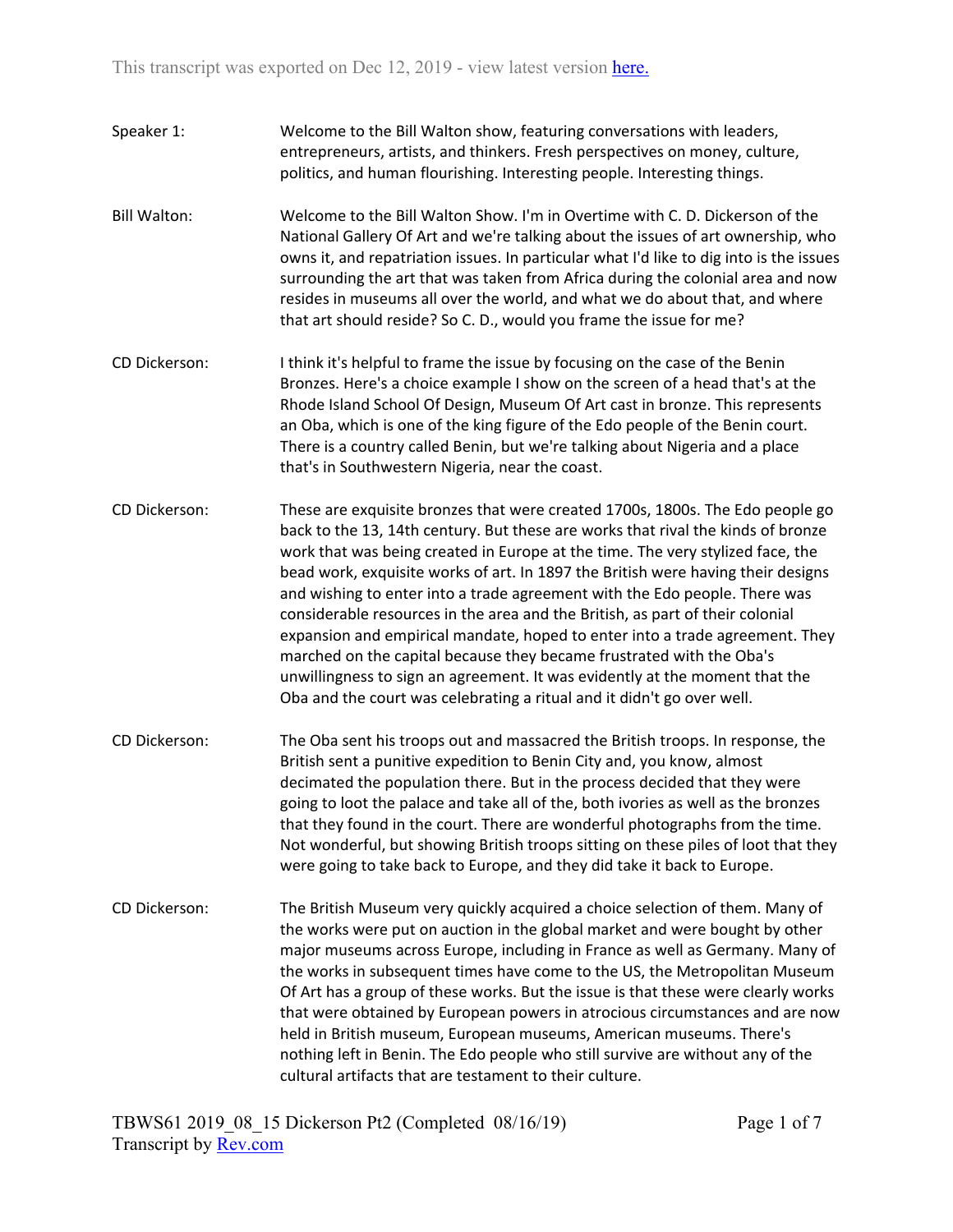| <b>Bill Walton:</b> | Now culture. Were these religious artifacts originally or were they-                                                                                                                                                                                                                                                                                                                                                                                                                                                                                                                                |  |  |
|---------------------|-----------------------------------------------------------------------------------------------------------------------------------------------------------------------------------------------------------------------------------------------------------------------------------------------------------------------------------------------------------------------------------------------------------------------------------------------------------------------------------------------------------------------------------------------------------------------------------------------------|--|--|
| CD Dickerson:       | Many of them were religious, were used in ceremonies, but also to<br>commemorate the hierarchy of the courts in the case of a figure such as this<br>one.                                                                                                                                                                                                                                                                                                                                                                                                                                           |  |  |
| <b>Bill Walton:</b> | Are they still practicing those religions?                                                                                                                                                                                                                                                                                                                                                                                                                                                                                                                                                          |  |  |
| CD Dickerson:       | Yes, they are practicing those religions.                                                                                                                                                                                                                                                                                                                                                                                                                                                                                                                                                           |  |  |
| <b>Bill Walton:</b> | So these would have value as religious objects today?                                                                                                                                                                                                                                                                                                                                                                                                                                                                                                                                               |  |  |
| CD Dickerson:       | Exactly, exactly. I read the attitudes towards objects in Africa are very different<br>from the attitudes towards objects that we hold. That these are masterpieces<br>that need to be in cases. These are things that were to be lived with. I know that<br>there are museums in Africa that make a regular practice of lending their<br>objects to cultures so that they can continue the ritual practices that these<br>artifacts enshrine.                                                                                                                                                      |  |  |
| <b>Bill Walton:</b> | Well, so you're a curator, you love objects, you want to take care of them, you<br>want to preserve them forever. Does that worry you that it goes back, and it<br>gets lent out, and gets passed around and could get lost to history?                                                                                                                                                                                                                                                                                                                                                             |  |  |
| CD Dickerson:       | I think there are ways to designate certain masterpieces and to create, you<br>know  if these were to be repatriated, to create a group or a collection that is<br>used for ritual purposes.                                                                                                                                                                                                                                                                                                                                                                                                        |  |  |
| <b>Bill Walton:</b> | Explain the problem to me of the Benin culture, Benin culture versus Nigeria,<br>the country, and how we sort out where this should reside?                                                                                                                                                                                                                                                                                                                                                                                                                                                         |  |  |
| CD Dickerson:       | Well that's one of the arguments against restitution because who are you<br>restituting against? You have the Nigerian government making claims and<br>wanting them back. But again, this is part of a nationalist agenda on part of the<br>Nigerians, which is a completely false concept in terms of the history of the Edo<br>people. But because there is a continuity of the Edo people, and there still is an<br>Oba today, and there are representatives of the Edo people, here becomes a<br>more clear cut case of being able to restitute to heirs of the original owners of<br>the work. |  |  |
| <b>Bill Walton:</b> | Well, in contrast to the restoration or restitution of the art stolen during the<br>Nazi era, which I think is kind of drifting a bit, this is gathering steam.                                                                                                                                                                                                                                                                                                                                                                                                                                     |  |  |
| CD Dickerson:       | Yes.                                                                                                                                                                                                                                                                                                                                                                                                                                                                                                                                                                                                |  |  |
| <b>Bill Walton:</b> | You have a politician like Macron in France, I read some of what he said, but he<br>also said, "I cannot accept that a large part of cultural heritage from several                                                                                                                                                                                                                                                                                                                                                                                                                                 |  |  |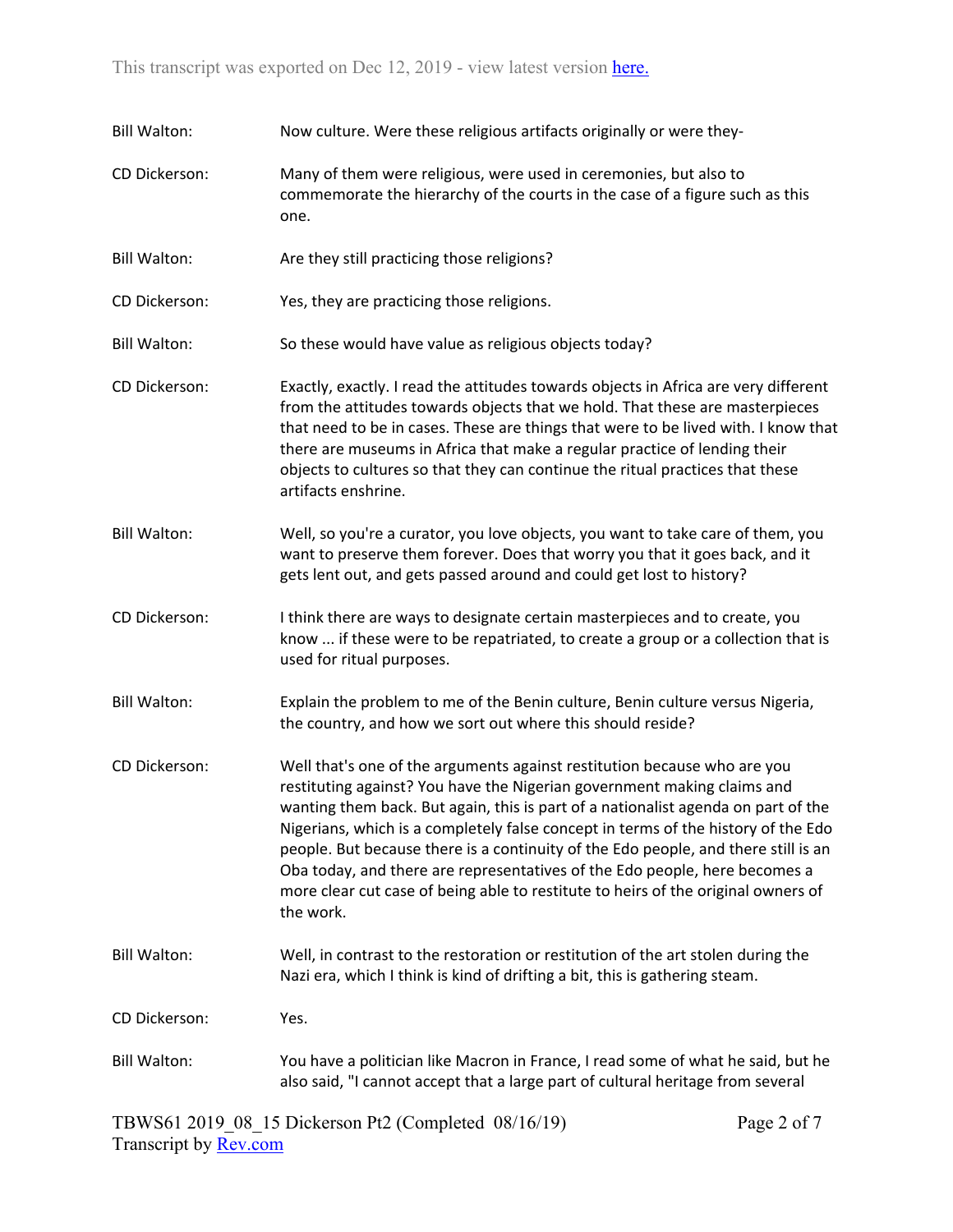African countries is in France." And he said, "I'm from a generation of French people for whom the crimes of European colonialism are undeniable and make up part of our history." So this is not just about art, this is about atonement.

- CD Dickerson: Right. In two and a half minutes Macron completely reversed the French stance on this issue that had been in decades in operation. He immediately commissioned a report from a French art historian and a Senegalese historian that again, I think 250 page report, again recommending that all of the colonial objects held in France be restituted to their source countries. So yes, this is very much building steam.
- Bill Walton: Well, and unlike the other issues, this one also is part of popular culture. As I understand it, there was a big blockbuster called the Black Panther, which I haven't seen yet.
- CD Dickerson: I'm afraid I haven't either, but I know the scene you're talking about.
- Bill Walton: The villain, the super-villain, Erik Killmonger, goes into an exhibition and he's looking for an ax, and he finds the curator and the curator of course, is the villain. I hate to say that, but the curator's the villain. She says to him, "It was taken by British soldiers in vanillin Benin but it's from Wakanda. And then he says, "Don't trip. I'm going to take my hands off of you." And she says, "It's not yours." He says, "Well, how do you think you got it?" He said, "Do you think they paid a fair price when they took it from the country or did they take it like they took everything else?" That's in a blockbuster movie.
- CD Dickerson: Right. It's a front and center issue. Colonialism, empires, righting wrongs. Part of the responsibility of curators, and really where this is going right now in the US, is just making clear to audiences the complicated histories of ownership of objects like this. So no longer do you have a label that just calls this what it is, but it has an extended label that spells out exactly how this was acquired and why it's where it is today.
- Bill Walton: So how would you resolve this?
- CD Dickerson: How would I resolve this?
- Bill Walton: If you were-
- CD Dickerson: I'm sympathetic to seeing at least a portion of these works go back to Benin, but it's terribly complicated. Again, the ownership, whether or not there is a worthy museum in which these can be displayed. There is a Benin working group that is a group of leaders both from Benin, Nigeria, as well as European museum professionals, who are trying to work towards a solution and the proposal is that within three years Benin City will have a beautiful functioning museum in which these could be displayed.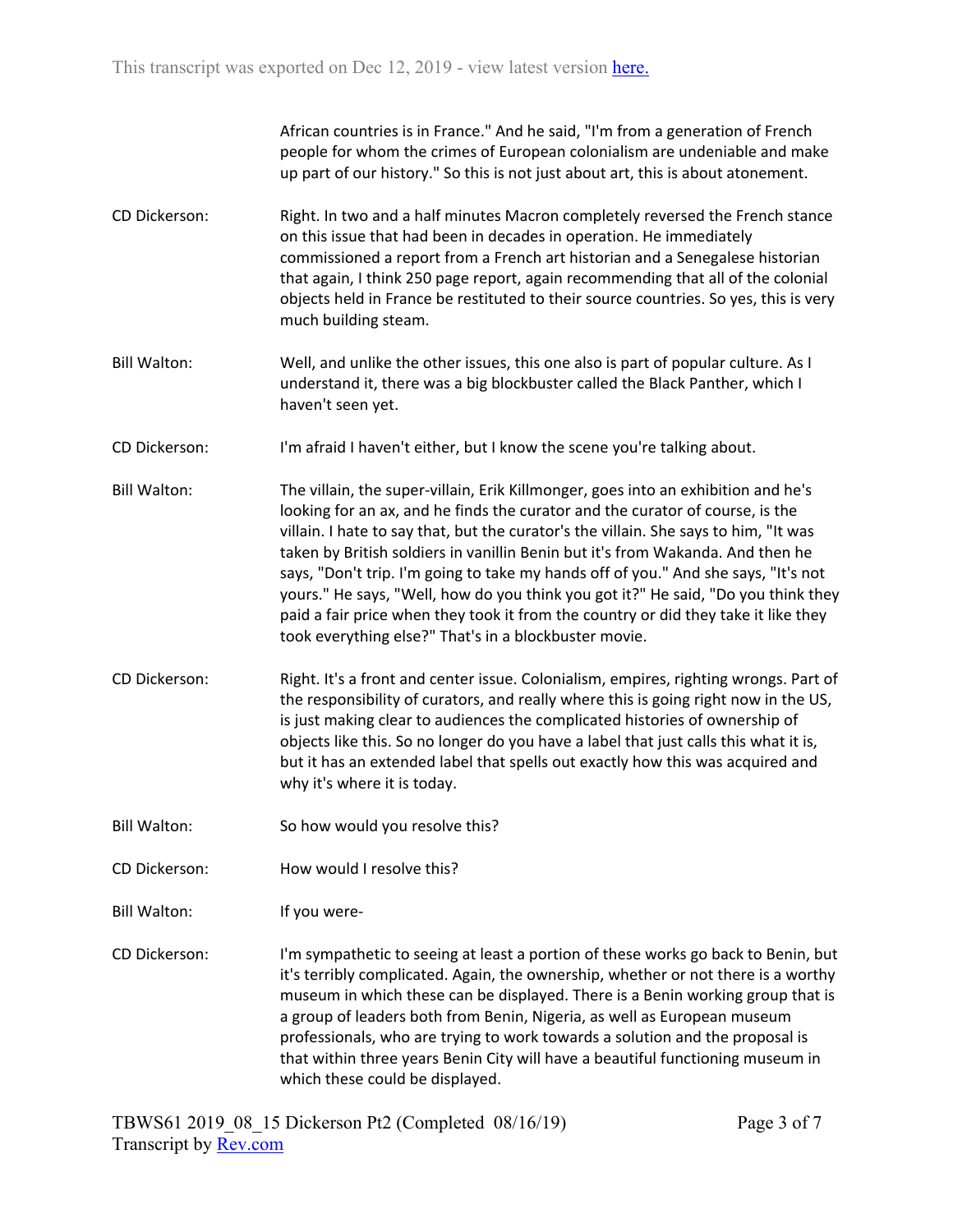| CD Dickerson:       | Part of me wonders whether or not there needs to be some sort of international<br>body in which these objects are put in trust so that these works can be shown<br>both in Benin. But at the same time we don't, again, want all eggs in one basket.<br>I think that the value of, again, the universal, The Encyclopedic museum needs<br>to be thought through, because we don't want those museums to be completely<br>denuded of African art, because that would be an injustice to Africa because<br>Westerners would not have the opportunity to have that kind of very seminal<br>contact with African art and culture, which I think only expands perspectives<br>and exactly the place of museums in the 21st century. |
|---------------------|--------------------------------------------------------------------------------------------------------------------------------------------------------------------------------------------------------------------------------------------------------------------------------------------------------------------------------------------------------------------------------------------------------------------------------------------------------------------------------------------------------------------------------------------------------------------------------------------------------------------------------------------------------------------------------------------------------------------------------|
| <b>Bill Walton:</b> | It seems to me an international consortium's a good idea, particularly if you<br>could get all the major encyclopedic museums involved. Because I can see<br>benefits. Is it [Beanize] you'd be called if you're from Benin? I don't think you<br>want all your art in Benin, I think you would like the world to see it. They're<br>more likely to see it in London or New York perhaps, or in Tokyo, or in Beijing, or<br>wherever, than they might be in your own country. And so if you had some<br>ability to oversee this and have  You're involved in putting together<br>expeditions, maybe have it move, having a traveling show from place to place.                                                                 |
| CD Dickerson:       | Right. The pushback you get from Benin, from the source countries is the<br>nuance between restitution and repatriation. Repatriation being the idea of<br>showing perhaps on extended loan, a work of art in the source country.<br>Whereas restitution is real transfer of ownership. As you can imagine, the<br>source country wants to have that privilege of ownership and power.                                                                                                                                                                                                                                                                                                                                         |
| <b>Bill Walton:</b> | Now we're talking about my favorite topic. One of my favorites. My wife Sarah<br>was art director at Art Luction and Art P. Antiques, Showas very involved in                                                                                                                                                                                                                                                                                                                                                                                                                                                                                                                                                                  |

was art director at Art+Auction and Art & Antiques. She was very involved in collectors, and museums, and dealers, and that sort of thing. Not firsthand, but in terms of covering it as a journalist. She coined the term, where there's art, there's crime. And that there's a lot of money involved here. If you look at what's happened with these objects from Africa, they were stolen. That was arguably over the course of time, wrong, but they come into a London museum where they gradually get more, and more, and more valuable. Part of that value, as you know as a curator, if you're an artist, you have something that goes into a museum, it becomes more valuable. So the fact that it was there, it gives it a value. You take it back to some of these countries where arguably governance is not that great, it's easy to see circumstances where somebody wants to monetize these as opposed to preserve them. Or am I just being ... Tell me I'm wrong.

CD Dickerson: First, I'd be interested ... I don't have any market numbers for these and when ones have more recently come on the market, but there's probably quite a taboo collecting that has eroded the market value of these works right now.

Bill Walton: Oh okay, sure.

TBWS61 2019\_08\_15 Dickerson Pt2 (Completed 08/16/19) Transcript by [Rev.com](https://www.rev.com/) Page 4 of 7 CD Dickerson: So I'm not certain, just because they're in museums, that the market is sky high.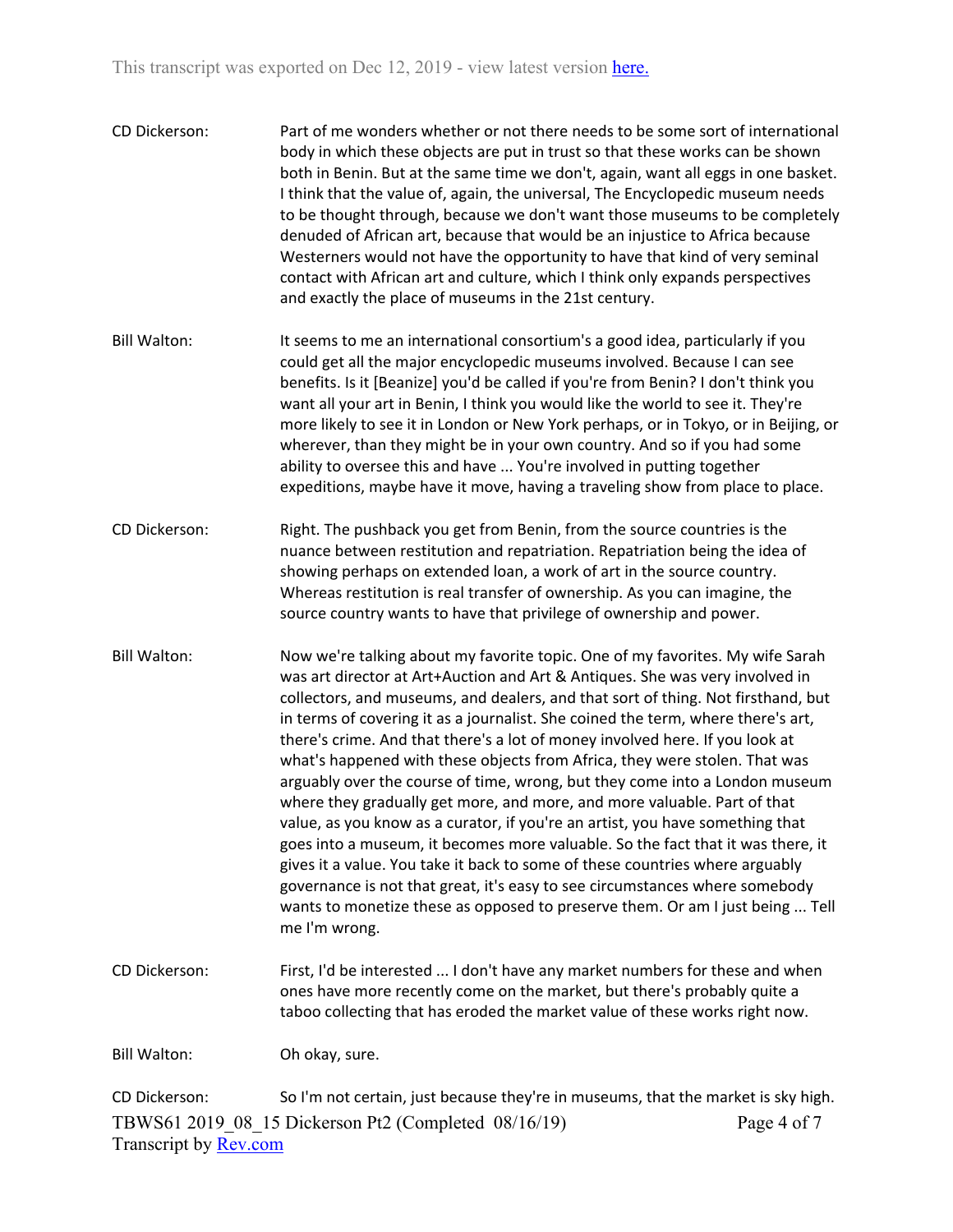| <b>Bill Walton:</b>  | So because of the provenance of these, because of their role in the culture and<br>the religion-                                                                                                                                                                                                                                                                                                                                                                                                                                                                                    |                  |  |
|----------------------|-------------------------------------------------------------------------------------------------------------------------------------------------------------------------------------------------------------------------------------------------------------------------------------------------------------------------------------------------------------------------------------------------------------------------------------------------------------------------------------------------------------------------------------------------------------------------------------|------------------|--|
| CD Dickerson:        | Right. I mean, no museum would [crosstalk]                                                                                                                                                                                                                                                                                                                                                                                                                                                                                                                                          |                  |  |
| <b>Bill Walton:</b>  | collectors don't want to touch them?                                                                                                                                                                                                                                                                                                                                                                                                                                                                                                                                                |                  |  |
| CD Dickerson:        | Exactly. Exactly.                                                                                                                                                                                                                                                                                                                                                                                                                                                                                                                                                                   |                  |  |
| <b>Bill Walton:</b>  | That's interesting.                                                                                                                                                                                                                                                                                                                                                                                                                                                                                                                                                                 |                  |  |
| CD Dickerson:        | Also again, if they're restituted to the court of Benin and all of a sudden, they<br>want some easy money and they try to sell them on the art market, would there<br>be a market? Would the British museum then try to repurchase things that they<br>had?                                                                                                                                                                                                                                                                                                                         |                  |  |
| <b>Bill Walton:</b>  | No. I don't see it. Yeah, okay, so-                                                                                                                                                                                                                                                                                                                                                                                                                                                                                                                                                 |                  |  |
| CD Dickerson:        | So I don't know if there is necessarily going to be those kind of market forces in<br>play.                                                                                                                                                                                                                                                                                                                                                                                                                                                                                         |                  |  |
| <b>Bill Walton:</b>  | So the right way to preserve their existence is to get it into museums. There are<br>some museums that have opened, one in Pretoria, another one in Benin.                                                                                                                                                                                                                                                                                                                                                                                                                          |                  |  |
| CD Dickerson:        | Yeah, Senegal has one that's opened. But if I had my dream to think about the<br>kind of project that I would love to lead down the road, it's not only about<br>bringing Benin Bronzes back to Benin, it's also about bringing Italian Renaissance<br>altarpiece, it's about bringing world cultures to places that don't have any<br>perspective on the world, whether it's China, on us. The Louvre is to be admired<br>in this respect. They've recently opened in the UAE, sort of a satellite institution.<br>It's more the UAE buying the rights to parts of the collection- |                  |  |
| <b>Bill Walton:</b>  | UAE?                                                                                                                                                                                                                                                                                                                                                                                                                                                                                                                                                                                |                  |  |
| CD Dickerson:        | Abu Dhabi.                                                                                                                                                                                                                                                                                                                                                                                                                                                                                                                                                                          |                  |  |
| <b>Bill Walton:</b>  | [crosstalk 00:00:13:43].                                                                                                                                                                                                                                                                                                                                                                                                                                                                                                                                                            |                  |  |
| <b>CD Dickerson:</b> | Emirates. The UAE hired a star architect to design a lavish building and has<br>purchased the rights to be able to display parts of the Louvre's collection in an<br>Arab country and the Louvre, in perfectly great faith, has put on display<br>magnificent loans that create a small encyclopedic museum in an Arab country.<br>That's the kind of initiatives that we need to see playing out across the world.                                                                                                                                                                 |                  |  |
| <b>Bill Walton:</b>  | See, that's exciting because we're changing the subject then. This has devolved<br>a bit into what's going on here in the United States with reparations for slavery,                                                                                                                                                                                                                                                                                                                                                                                                               |                  |  |
|                      | TRWS61.2019.08.15 Dickerson Pt2 (Completed, $08/16/19$ )                                                                                                                                                                                                                                                                                                                                                                                                                                                                                                                            | $P_{309}$ 5 of 7 |  |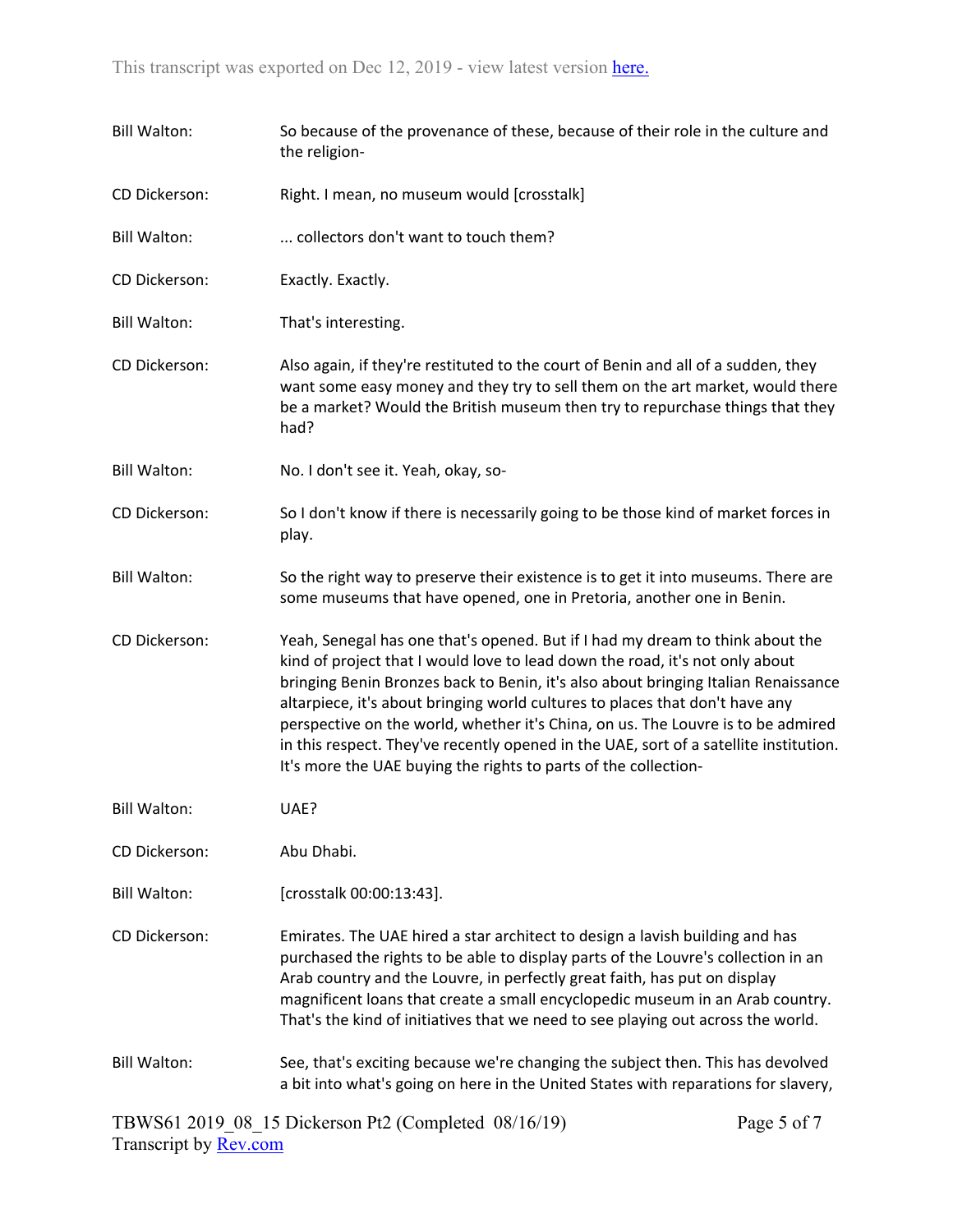and that people are saying, "Well, this is part of the reparations," and there's words like racist used, and power imbalances, and that sort of thing. It's all the sort of toxic dialogue that we seem to be having here in the United States. If you had a solution that would involve thinking about curating the world's art in order to bring people together to understand other cultures, that's a very powerful way to deflect the negativity.

- CD Dickerson: Right. Exactly, exactly. I mean, there's still issues of ownership of these objects that would have to be sorted out and if they are put in trust with some sort of international body, but you know, that's where I see progress being made, where museums can really make a difference across the world.
- Bill Walton: Do you think you can get a head ... I've mentioned at the outset that I think you're destined to be head of one of the world's great art museums. Maybe we should-
- CD Dickerson: I don't know. But you know, you think of a museum like The Met with that kind of resources to open a satellite location somewhere very remote. It seems like it would be in the cards and the kind of branding opportunities and what it could do for The Met, for these large encyclopedic museums. Maybe that's where France ultimately will move with its initiative that Macron has has launched.
- Bill Walton: Well, I think it will take money to do it.
- CD Dickerson: Absolutely.
- Bill Walton: The Metropolitan Museum does have the money to do it. France does not. So I think we're more likely to find an answer-
- CD Dickerson: Right. But I could see a nonprofit-
- Bill Walton: [crosstalk] New York.
- CD Dickerson: ... nonprofit coming along when being able to raise the kind of money necessary.
- Bill Walton: Well, I think we've set a task for ourselves. Couple of billion dollars and we'll be [crosstalk]
- CD Dickerson: You got to think big.
- Bill Walton: But it's a big idea and I hope you push it, because if we could think in terms of these encyclopedic museums, not just operating in their one building in whatever city they're in, but operating satellites throughout the world, that's pretty dynamic.